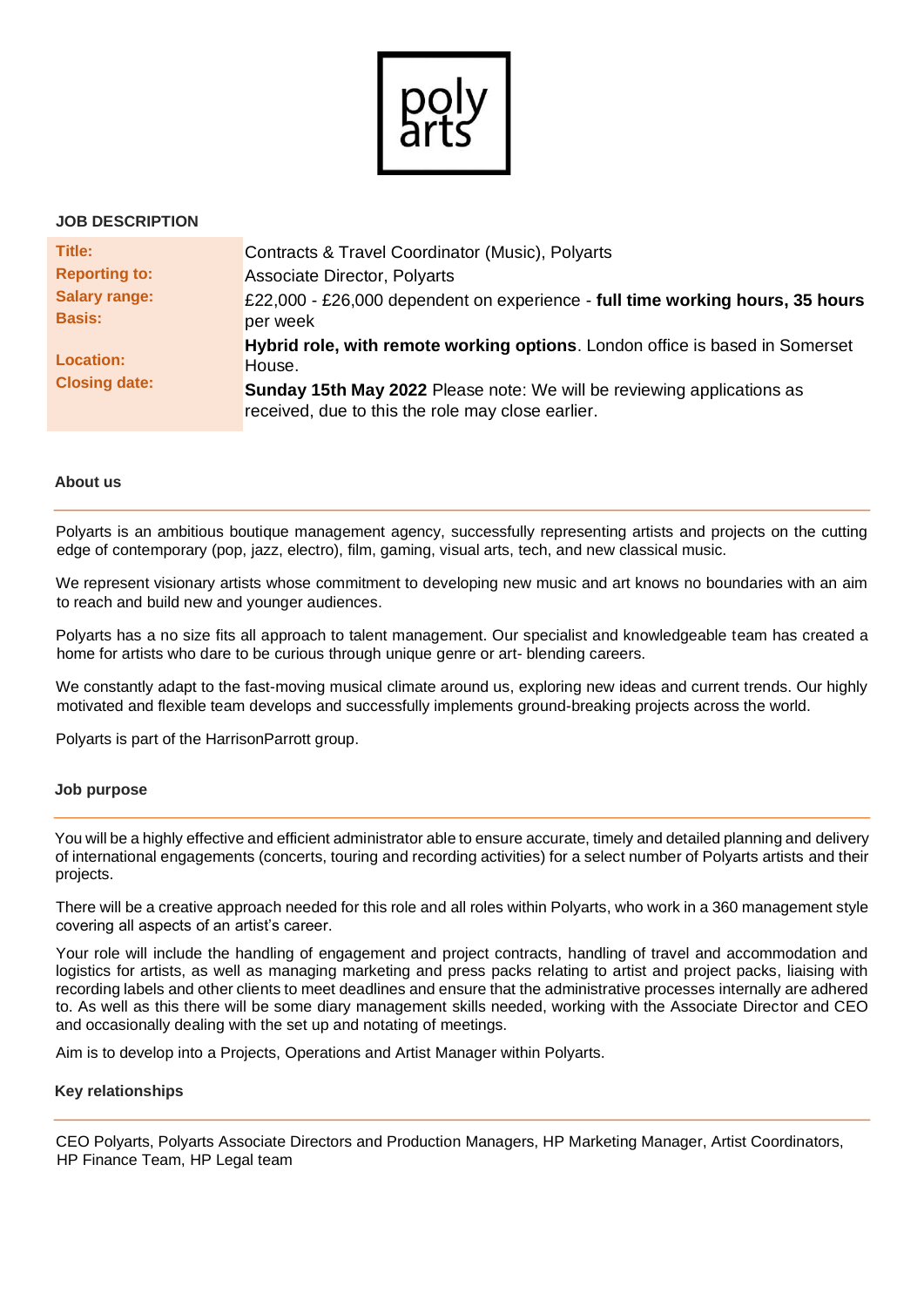## **Key accountabilities**

#### Contracts and administration

- Assist in the administration of a range of artist contracts, including but not limited to engagement contracts, recording and broadcasting contracts for events and digital media, sponsorship contracts, project contracts and all letters of agreements and deal memos relating to the above
- Work with Senior staff to create contracts for new purposes

### Travel coordination

- Arrange artists (and accompanying touring party and guest artists where applicable) national and international travel and accommodation, arrange any necessary local transport, such as collection from airport, transfers between hotel and venue.
- Liaise with international travel companies handling sensitive and important documentation relating to travel (passport, frequent flyer statuses, TSA checks etc).
- Manage all baggage (ordinary and extraordinary) relating to a variety of projects, working alongside internal and local touring managers
- Liaise internally with management for each artist relating to travel and accommodation for each event and adhere to artists' special instructions

### Artist administration

- Collate and complete/update recording of information on dates, venues, fees, times of rehearsals and concerts on the companies internal diary systems.
- Maintain artist/project hospitality and technical riders- ensuring all aspects are delivered for each engagement.
- Ensure financial information on client diary systems are maintained (including amounts to be charged to promoter for travel and accommodation) and outstanding fee negotiations followed up on a timely basis.
- Review promoter invoices and monthly commission statements to ensure correct and complete.
- Liaise with promoters and HP accounts department regarding Social Security payments, tax waivers and withholding tax arrangements.
- Process incoming royalty statements and other correspondence relating to incoming monies.
- Keep track of and ensure timely payment of client fees, and check deductions of tax, social security etc. by promoters.
- Assist clients in completion of tax returns by supplying comprehensive and complete details, liaison with accountants etc.

### General/Sales

- Assist in maintaining relationship with artist/clients, including attending rehearsals and performances as required and through regular written and telephone communication with artist.
- Collate and formulate reports and schedules for record companies etc
- Assist CEO and other managers in general, where relevant
- Support management with briefings and packs for sales purposes.

### **Benefits**

- 25 days of paid holiday per year (pro-rated) in addition to statutory bank and public holidays. 5 of these days are to be taken during the office closure period in December.
- Company Pension Scheme.
- Annual ticket allowance for HarrisonParrott artist events.
- Employee Assistant Programme.
- Plus Somerset House residents benefits: I love Covent Garden Card Northbank Privilege Card Corporate rate at Waldorf Fitness First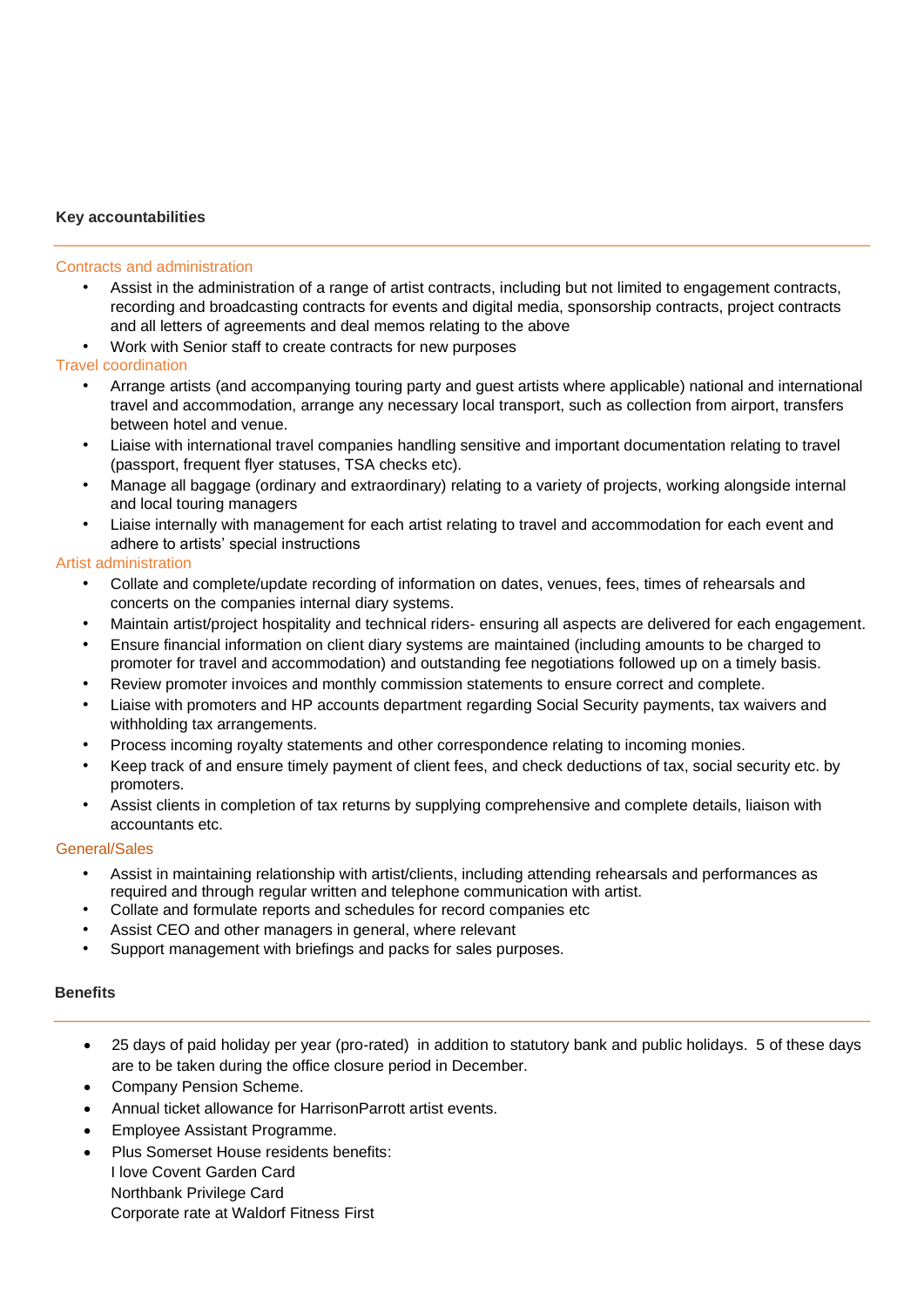Community membership rates at King's College Gyms Covent Garden Physio – Introductory rate. 10% off

Additional Information

We are an equal opportunity employer and value diversity. We welcome applicants from all backgrounds.

Completed **applications are to be sent to [hr@harrisonparrott.co.uk](mailto:hr@harrisonparrott.co.uk)** and must include a copy of your CV, completed application form and equal opportunities form.

Interviews can take place via Zoom, Teams or in person.

# **PERSON SPECIFICATION**

To be successful in this role you must possess solid organisation skills, be a highly resilient team player, adaptable to constant change and able to prioritise competing demands in a positively challenging and dynamic environment. The ability to work to tight deadlines, remain calm under pressure and solution focused is essential.

Demonstrating that you are a good and willing team player with knowledge of and passion for classical music management will offer a distinct advantage.

| <b>Skills and Experience:</b>                                                                                                                                                             | Essential:   | Desirable: | Assessment method: |            |
|-------------------------------------------------------------------------------------------------------------------------------------------------------------------------------------------|--------------|------------|--------------------|------------|
|                                                                                                                                                                                           |              |            | Application:       | Interview: |
| High level of accuracy, attention to detail.                                                                                                                                              | $\checkmark$ |            | $\checkmark$       |            |
| Ability to manage and prioritise many varied tasks with<br>multiple deadlines.                                                                                                            | ✓            |            | $\checkmark$       |            |
| Be quick, efficient and able to work under pressure                                                                                                                                       | $\checkmark$ |            | $\checkmark$       |            |
| Competence in administering contracts                                                                                                                                                     | ✓            |            | ✓                  |            |
| Excellent communication skills, both written and verbal                                                                                                                                   |              |            | ✓                  |            |
| <b>Excellent IT skills</b>                                                                                                                                                                | ✓            |            | $\checkmark$       |            |
| <b>Proficiency in Microsoft Outlook</b>                                                                                                                                                   | $\checkmark$ |            | $\checkmark$       |            |
| Fluent in English (written and spoken)                                                                                                                                                    | $\checkmark$ |            | $\checkmark$       |            |
| Experience in a relevant and related area of the<br>classical music business and/or in a dynamic client<br>services environment (within travel, arts, government,<br>legal environments). | $\checkmark$ |            | $\checkmark$       |            |